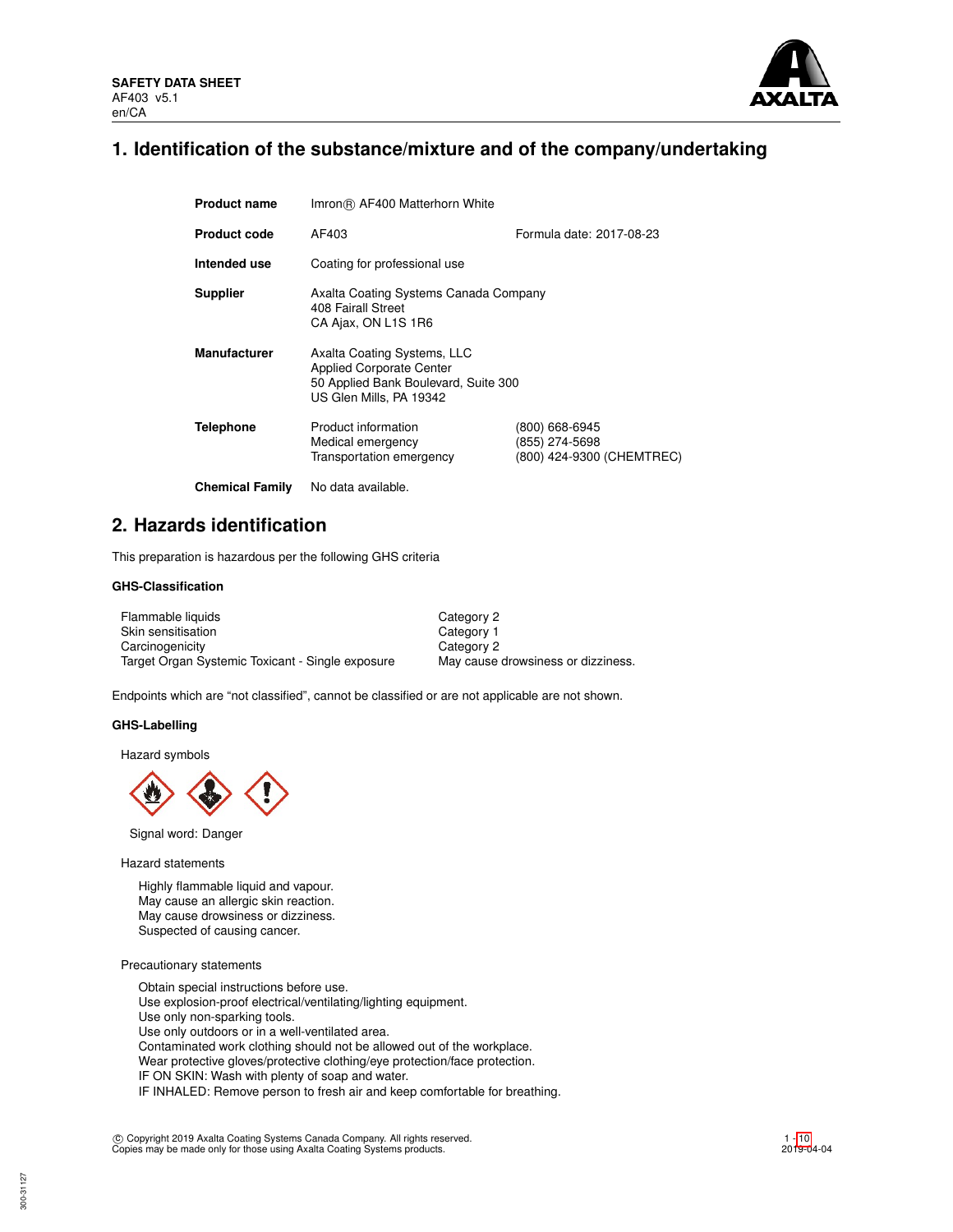

Specific treatment (see supplemental first aid instructions on this label). If skin irritation or rash occurs: Get medical advice/ attention. Wash contaminated clothing before reuse. Store in a well-ventilated place. Keep container tightly closed. Store locked up. Dispose of contents/container in accordance with local regulations. Keep away from heat, hot surfaces, sparks, open flames and other ignition sources. No smoking. Ground and bond container and receiving equipment. Take action to prevent static discharges. Avoid breathing dust/ fume/ gas/ mist/ vapours/ spray. IF ON SKIN (or hair): Take off immediately all contaminated clothing. Rinse skin with water or shower.

## **Other hazards which do not result in classification**

Intentional misuse by deliberately concentrating and inhaling the contents may be harmful or fatal.

**The following percentage of the mixture consists of ingredient(s) with unknown acute toxicity:** 0 %

## **3. Composition/information on ingredients**

Mixture of synthetic resins, pigments, and solvents

#### **Components**

| CAS-No.    | Chemical name                                                          | Concentration |
|------------|------------------------------------------------------------------------|---------------|
| 13463-67-7 | Titanium dioxide                                                       | 32.4%         |
| 123-86-4   | Butyl acetate                                                          | $10 - 30\%$   |
| 110-43-0   | Methyl amyl ketone                                                     | $5 - 10%$     |
| 103-09-3   | 2-ethylhexyl acetate                                                   | $3 - 7%$      |
| 67-64-1    | Acetone                                                                | 1 - 5%        |
| 141-78-6   | Ethyl acetate                                                          | 1 - 5%        |
| 41556-26-7 | Bis(1,2,2,6,6-pentamethyl-4-piperidinyl)<br>seba-<br>cate              | $0.1 - 1.0\%$ |
| 82919-37-7 | Decanedioic acid, methyl 1,2,2,6,6-pentamethyl-<br>4-piperidinyl ester | $0.1 - 1.0\%$ |
| 1445-45-0  | Trimethyl orthoacetate                                                 | $0.1 - 1.0\%$ |

Actual concentration ranges withheld as a trade secret. Non-regulated ingredients 30 - 40%

# **4. First aid measures**

### **Eye contact**

Remove contact lenses. Irrigate copiously with clean, fresh water for at least 15 minutes, holding the eyelids apart. Seek medical advice.

## **Skin contact**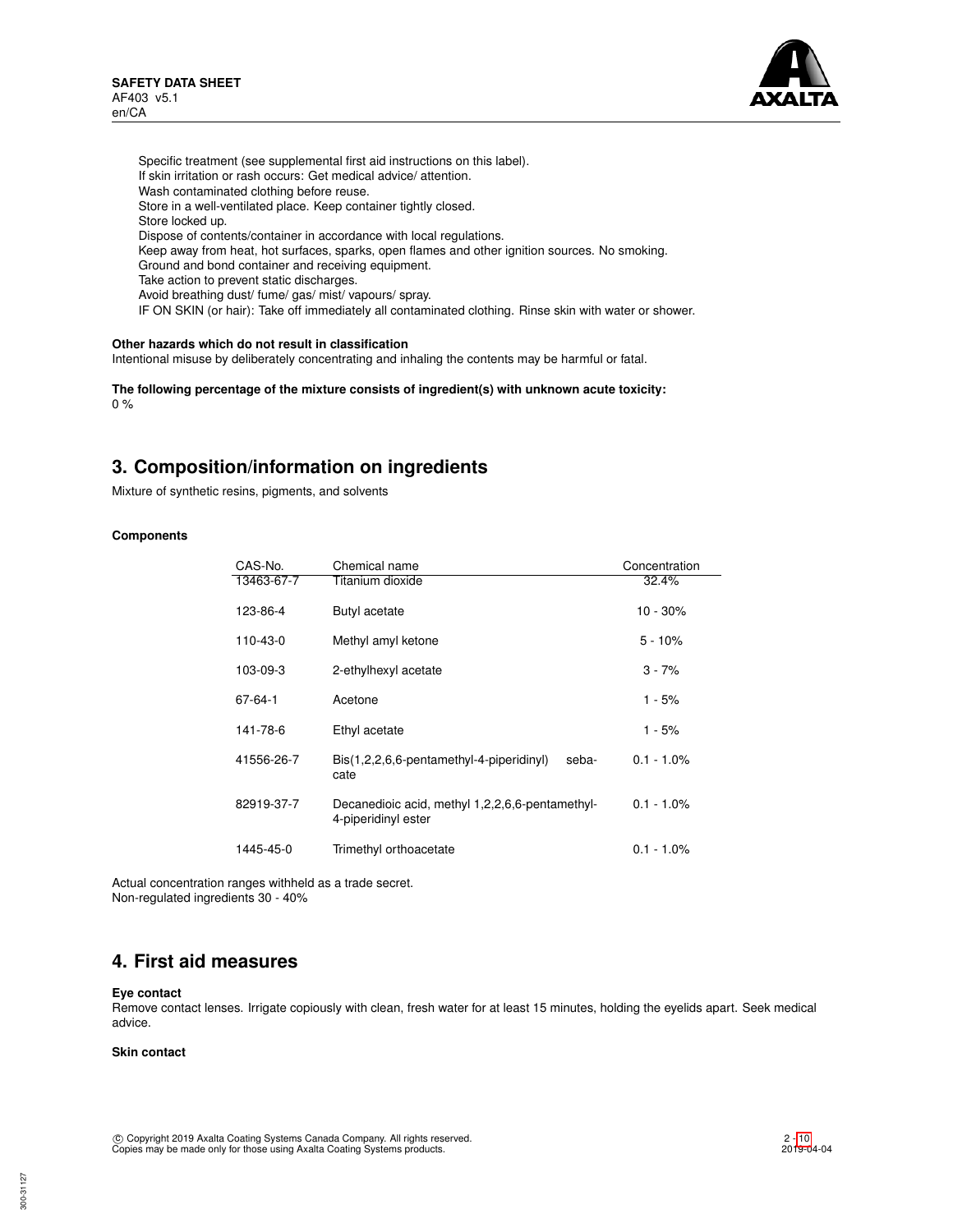

Do NOT use solvents or thinners. Take off all contaminated clothing immediately. Wash skin thoroughly with soap and water or use recognized skin cleanser. If skin irritation persists, call a physician.

#### **Inhalation**

Avoid inhalation of vapour or mist. Move to fresh air in case of accidental inhalation of vapours. If breathing is irregular or stopped, administer artificial respiration. If unconscious place in recovery position and seek medical advice. If symptoms persist, call a physician.

#### **Ingestion**

If swallowed, seek medical advice immediately and show this safety data sheet (SDS) or product label. Do NOT induce vomiting. Keep at rest.

#### **Most Important Symptoms/effects, acute and delayed**

#### **Inhalation**

May cause nose and throat irritation. May cause nervous system depression characterized by the following progressive steps: headache, dizziness, nausea, staggering gait, confusion, unconsciousness. Reports have associated repeated and prolonged overexposure to solvents with permanent brain and nervous system damage. If this product mixed with an isocyanate activator/hardener (see SDS for the activator), the following health effects may apply: Exposure to isocyanates may cause respiratory sensitization. This effect may be permanent. Symptoms include an asthma-like reaction with shortness of breath, wheezing, cough or permanent lung sensitization. This effect may be delayed for several hours after exposure. Repeated overexposure to isocyanates may cause a decrease in lung function, which may be permanent. Individuals with lung or breathing problems or prior reactions to isocyanates must not be exposed to vapors or spray mist of this product.

#### **Ingestion**

May result in gastrointestinal distress.

#### **Skin or eye contact**

May cause irritation or burning of the eyes. Repeated or prolonged liquid contact may cause skin irritation with discomfort and dermatitis. If this product is mixed with an isocyanate, skin contact may cause sensitization.

#### **Indication of Immediate medical attention and special treatment needed if necessary**

No data available on the product. See section 3 and 11 for hazardous ingredients found in the product.

## **5. Firefighting measures**

#### **Suitable extinguishing media**

Universal aqueous film-forming foam, Carbon dioxide (CO2), Dry chemical

## **Extinguishing media which shall not be used for safety reasons**

High volume water jet

## **Hazardous combustion products**

CO, CO2, smoke, and oxides of any heavy metals that are reported in "Composition, Information on Ingredients" section.

#### **Fire and Explosion Hazards**

Flammable liquid. Vapor/air mixture will burn when an ignition source is present.

### **Special Protective Equipment and Fire Fighting Procedures**

Full protective flameproof clothing should be worn as appropriate. Wear self-contained breathing apparatus for firefighting if necessary. In the event of fire, cool tanks with water spray. Do not allow run-off from fire fighting to enter public sewer systems or public waterways.

## **6. Accidental release measures**

### **Procedures for cleaning up spills or leaks**

Ventilate area. Remove sources of ignition. Prevent skin and eye contact and breathing of vapor. If the material contains, or is mixed with an isocyanate activator/hardener: Wear a positive-pressure, supplied-air respirator (NIOSH approved TC-19C), eye protection, gloves and protective clothing. Pour liquid decontamination solution over the spill and allow to sit at least 10 minutes. Typical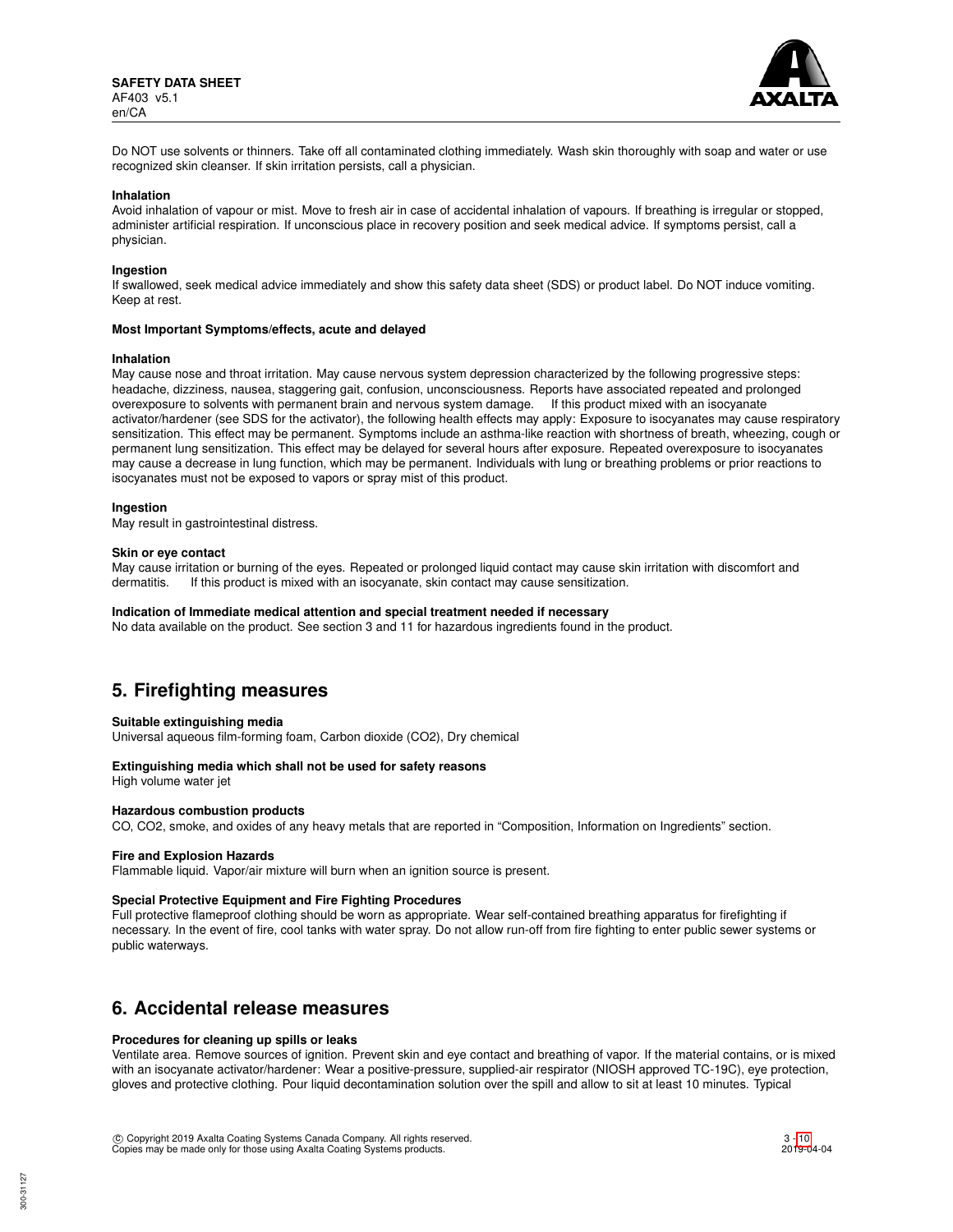

decontamination solutions for isocyanate containing materials are: 20% Surfactant (Tergitol TMN 10) and 80% Water OR 0 -10% Ammonia, 2-5% Detergent and Water (balance) Pressure can be generated. Do not seal waste containers for 48 hours to allow C02 to vent. After 48 hours, material may be sealed and disposed of properly. If material does not contain or is not mixed with an isocyanate activator/hardener: Wear a properly fitted air-purifying respirator with organic vapor cartridges (NIOSH approved TC-23C), eye protection, gloves and protective clothing. Confine, remove with inert absorbent, and dispose of properly.

### **Environmental precautions**

Do not let product enter drains. Notify the respective authorities in accordance with local law in the case of contamination of rivers, lakes or waste water systems.

# **7. Handling and storage**

## **Precautions for safe handling**

Observe label precautions. Keep away from heat, sparks, flame, static discharge and other sources of ignition. VAPORS MAY CAUSE FLASH FIRE. Close container after each use. Ground containers when pouring. Do not transfer contents to bottles or unlabeled containers. Wash thoroughly after handling and before eating or smoking. Do not store above 49 °C (120 °F). If material is a coating: do not sand, flame cut, braze or weld dry coating without a NIOSH approved air purifying respirator with particulate filters or appropriate ventilation , and gloves. Combustible dust clouds may be created where operations produce fine material (dust). Avoid formation of significant deposits of material as they may become airborne and form combustible dust clouds. Build up of fine material should be cleaned using gentle sweeping or vacuuming in accordance with best practices. Cleaning methods (e.g. compressed air) which can generate potentially combustible dust clouds should not be used.

## **Advice on protection against fire and explosion**

Solvent vapours are heavier than air and may spread along floors. Vapors may form explosive mixtures with air and will burn when an ignition source is present. Always keep in containers of same material as the original one. Never use pressure to empty container: container is not a pressure vessel. The accumulation of contaminated rags may result in spontaneous combustion. Good housekeeping standards and regular safe removal of waste materials will minimize the risks of spontaneous combustion and other fire hazards.

### **Storage**

### **Requirements for storage areas and containers**

Observe label precautions. Store in a dry, well ventilated place away from sources of heat, ignition and direct sunlight. No smoking. Prevent unauthorized access. Containers which are opened must be carefully resealed and kept upright to prevent leakage.

### **Advice on common storage**

Store separately from oxidizing agents and strongly alkaline and strongly acidic materials.

## **8. Exposure controls/personal protection**

## **Engineering controls and work practices**

Provide adequate ventilation.This should be achieved by a good general extraction and -if practically feasible- by the use of a local exhaust ventilation.If these are not sufficient to maintain concentrations of particulates and solvent vapour below the OEL, suitable respiratory protection must be worn.

#### **National occupational exposure limits**

| CAS-No.    | Chemical name      | Source Time                             | Type                                    | Value                             | Note              |
|------------|--------------------|-----------------------------------------|-----------------------------------------|-----------------------------------|-------------------|
| 13463-67-7 | Titanium dioxide   | OSHA 8 hr                               | <b>TWA</b>                              | $15 \,\mathrm{mq/m}$              | <b>Total Dust</b> |
| 123-86-4   | Butyl acetate      | ACGIH 15 min<br>ACGIH 8 hr<br>OSHA 8 hr | <b>STEL</b><br><b>TWA</b><br><b>TWA</b> | 200 ppm<br>$150$ ppm<br>$150$ ppm |                   |
| 110-43-0   | Methyl amyl ketone | ACGIH 8 hr<br>OSHA 8 hr                 | <b>TWA</b><br><b>TWA</b>                | 50 ppm<br>$100$ ppm               |                   |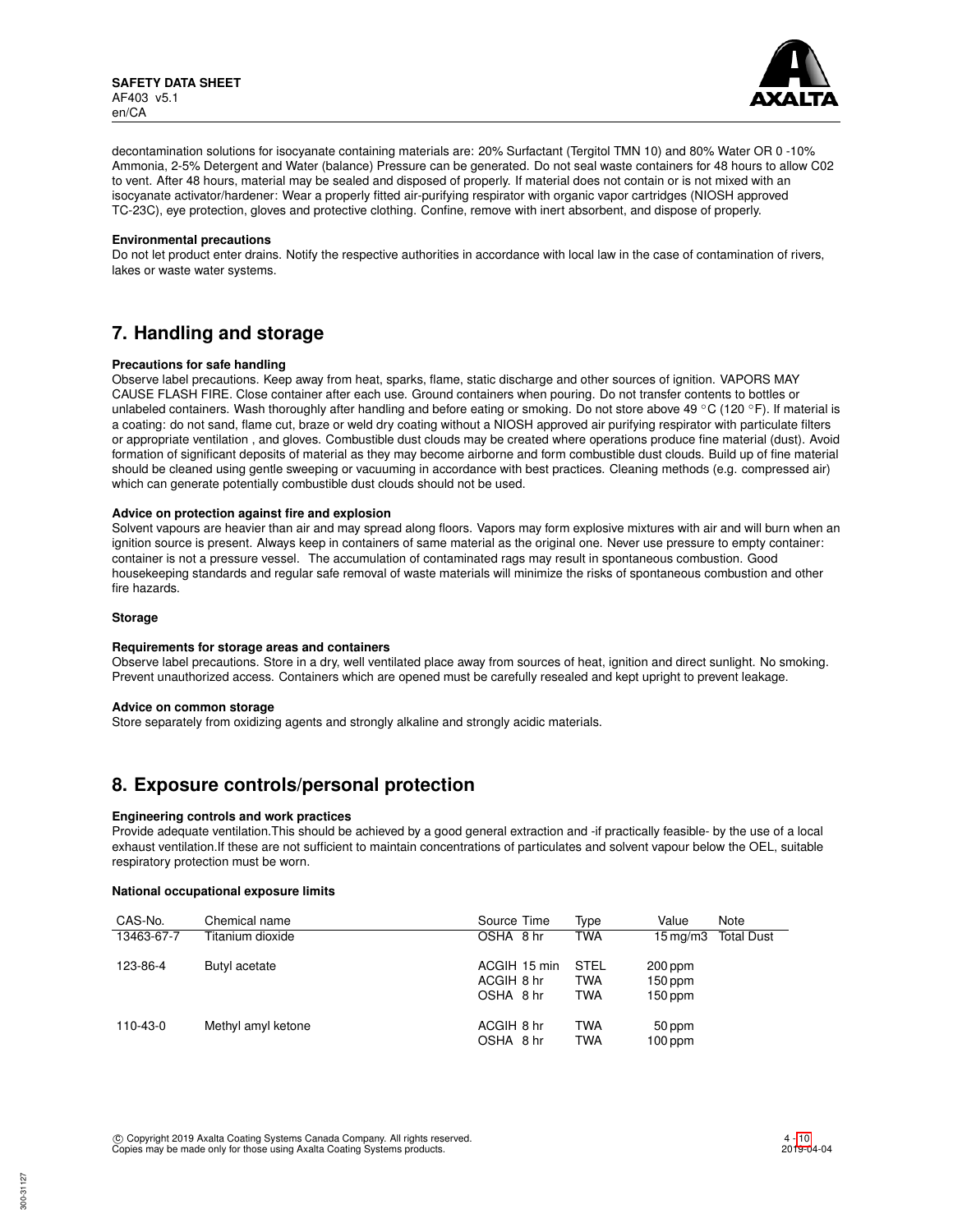**SAFETY DATA SHEET** AF403 v5.1 en/CA



| CAS-No.  | Chemical name | Source Time                             | Tvpe                                    | Value                               | Note |
|----------|---------------|-----------------------------------------|-----------------------------------------|-------------------------------------|------|
| 67-64-1  | Acetone       | ACGIH 15 min<br>ACGIH 8 hr<br>OSHA 8 hr | <b>STEL</b><br><b>TWA</b><br><b>TWA</b> | 750 ppm<br>$500$ ppm<br>$1,000$ ppm |      |
| 141-78-6 | Ethyl acetate | ACGIH 8 hr<br>OSHA 8 hr                 | TWA<br><b>TWA</b>                       | $400$ ppm<br>$400$ ppm              |      |

## **Glossary**

CEIL Ceiling exposure limit

STEL Short term exposure limit

TWA Time weighted average

TWAE Time-Weighted Average

#### **Protective equipment**

Personal protective equipment should be worn to prevent contact with eyes, skin or clothing.

## **Respiratory protection**

Do not breathe vapors or mists. When this product is used with an isocyanate activator/hardener, wear a positive-pressure, supplied-air respirator (NIOSH approved TC-19C) while mixing activator/hardener with paint, during application and until all vapors and spray mist are exhausted. If product is used without isocyanate activator/hardener, a properly fitted air-purifying respirator with organic vapor cartridges (NIOSH TC-23C) and particulate filter (NIOSH TC-84A) may be used. Follow respirator manufacturer's directions for respirator use. Do not permit anyone without protection in the painting area. Refer to the hardener/activator label instructions and SDS for further information. Individuals with history of lung or breathing problems or prior reaction to isocyanates should not use or be exposed to this product if mixed with isocyanate activators/hardeners.

### **Eye protection**

Desirable in all industrial situations. Goggles are preferred to prevent eye irritation. If safety glasses are substituted, include splash guard or side shields.

### **Skin and body protection**

Neoprene gloves and coveralls are recommended.

#### **Hygiene measures**

Wash skin thoroughly with soap and water or use recognized skin cleanser. Do NOT use solvents or thinners.

### **Environmental exposure controls**

Do not let product enter drains.

## **9. Physical and chemical properties**

#### **Appearance**

**Form:** liquid **Colour:** white

| $7^{\circ}$ C         |
|-----------------------|
| 0.7%                  |
| 8.1%                  |
| Slower than Ether     |
| 13.7 hPa              |
| moderate              |
| 4                     |
| 125 $^{\circ}{\rm C}$ |
| $-93 - 1843 °C$       |
| 10.85                 |
| 1.30                  |
| 55.56%                |
|                       |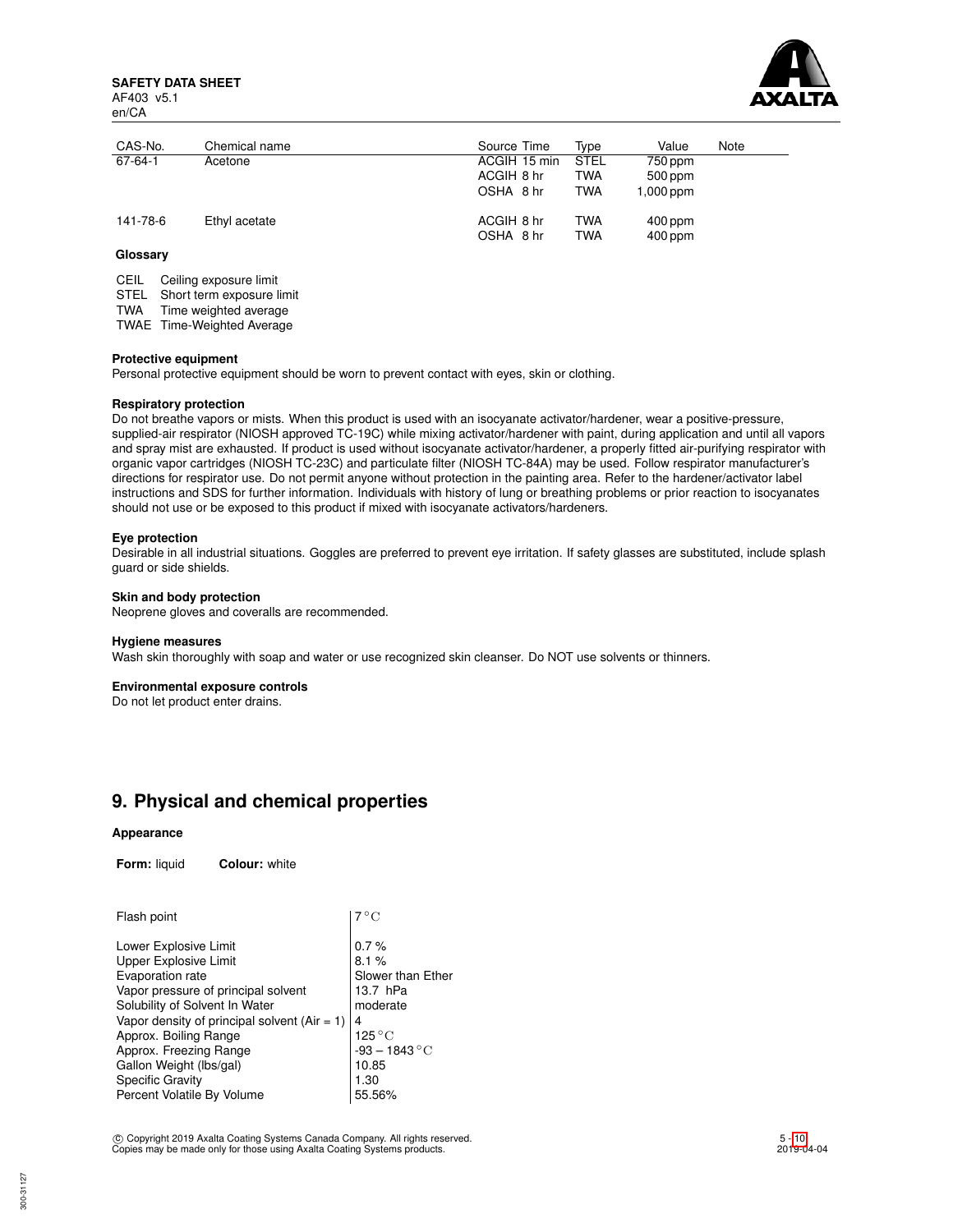

Percent Volatile By Weight | 36.51% Percent Solids By Volume 44.44%<br>Percent Solids By Weight 63.49% Percent Solids By Weight 63.49%<br>
pH (waterborne systems only) Not applicable pH (waterborne systems only) Partition coefficient: n-octanol/water | No data available Ignition temperature 268 °C DIN 51794 Decomposition temperature Not applicable.<br>Viscosity (23 °C) Not applicable. Viscosity (23 °C) Not applicable. ISO 2431-1993

# **10. Stability and reactivity**

## **Stability**

Stable

## **Conditions to avoid**

Stable under recommended storage and handling conditions (see section 7).

## **Materials to avoid**

None reasonably foreseeable.

## **Hazardous decomposition products**

When exposed to high temperatures may produce hazardous decomposition products such as carbon monoxide and dioxide, smoke, oxides of nitrogen.

#### **Hazardous Polymerization**

Will not occur.

#### **Sensitivity to Static Discharge**

Solvent vapors in air may explode if static grounding and bonding is not used during transfer of this product.

#### **Sensitivity to Mechanical Impact**

None known.

# **11. Toxicological information**

## **Information on likely routes of exposure**

### **Inhalation**

May cause nose and throat irritation. May cause nervous system depression characterized by the following progressive steps: headache, dizziness, nausea, staggering gait, confusion, unconsciousness. Reports have associated repeated and prolonged overexposure to solvents with permanent brain and nervous system damage. If this product mixed with an isocyanate activator/hardener (see SDS for the activator), the following health effects may apply: Exposure to isocyanates may cause respiratory sensitization. This effect may be permanent. Symptoms include an asthma-like reaction with shortness of breath, wheezing, cough or permanent lung sensitization. This effect may be delayed for several hours after exposure. Repeated overexposure to isocyanates may cause a decrease in lung function, which may be permanent. Individuals with lung or breathing problems or prior reactions to isocyanates must not be exposed to vapors or spray mist of this product.

## **Ingestion**

May result in gastrointestinal distress.

#### **Skin or eye contact**

May cause irritation or burning of the eyes. Repeated or prolonged liquid contact may cause skin irritation with discomfort and dermatitis.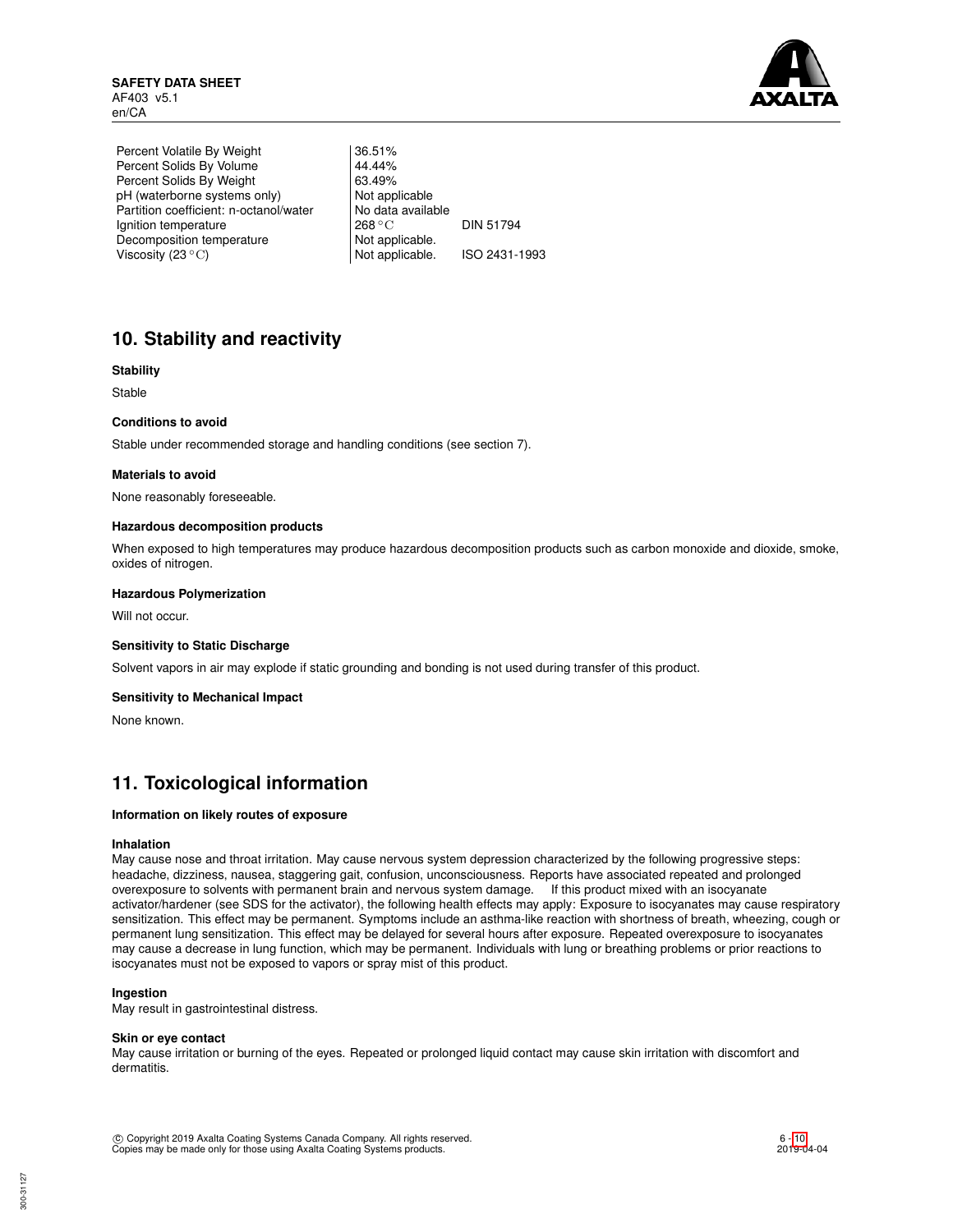

### **Delayed and immediate effects and also chronic effects from short and long term exposure:**

**Acute oral toxicity** not hazardous

#### **Acute dermal toxicity** not hazardous

## **Acute inhalation toxicity**

not hazardous

% of unknown composition: 0 %

#### **Skin corrosion/irritation** Not classified according to GHS criteria

**Serious eye damage/eye irritation**

Not classified according to GHS criteria

## **Respiratory sensitisation**

Not classified according to GHS criteria

## **Skin sensitisation**

| Bis(1,2,2,6,6-pentamethyl-4-piperidinyl) sebacate                             | Category 1A |
|-------------------------------------------------------------------------------|-------------|
| Decanedioic acid, methyl 1,2,2,6,6-pentamethyl-4-piperidinyl ester Category 1 |             |
| Trimethyl orthoacetate                                                        | Category 1  |

## **Germ cell mutagenicity**

Not classified according to GHS criteria

## **Carcinogenicity**

Titanium dioxide Category 2

**Toxicity for reproduction** Not classified according to GHS criteria

## **Target Organ Systemic Toxicant - Single exposure**

- **Inhalation**
	- **Narcotic effects** Methyl amyl ketone, Ethyl acetate

## **Target Organ Systemic Toxicant - Repeated exposure**

Not classified according to GHS criteria

#### **Aspiration toxicity**

Not classified according to GHS criteria

## **Numerical measures of toxicity (acute toxicity estimation (ATE),etc. )**

No information available.

## **Symptoms related to the physical, chemical and toxicological characteristics**

Exposure to component solvents vapours concentration in excess of the stated occupational exposure limit may result in adverse health effect such as mucous membrane and respiratory system irritation and adverse effect on kidney, liver and central nervous system. Symptoms and signs include headache, dizziness, fatigue, muscular weakness, drowsiness and in extreme cases, loss of consciousness. Through skin resorbtion, solvents can cause some of the effects described here. Repeated or prolonged contact with the preparation may cause removal of natural fat from the skin resulting in non-allergic contact dermatitis and absorption through the skin. The liquid splashed in the eyes may cause irritation and reversible damage.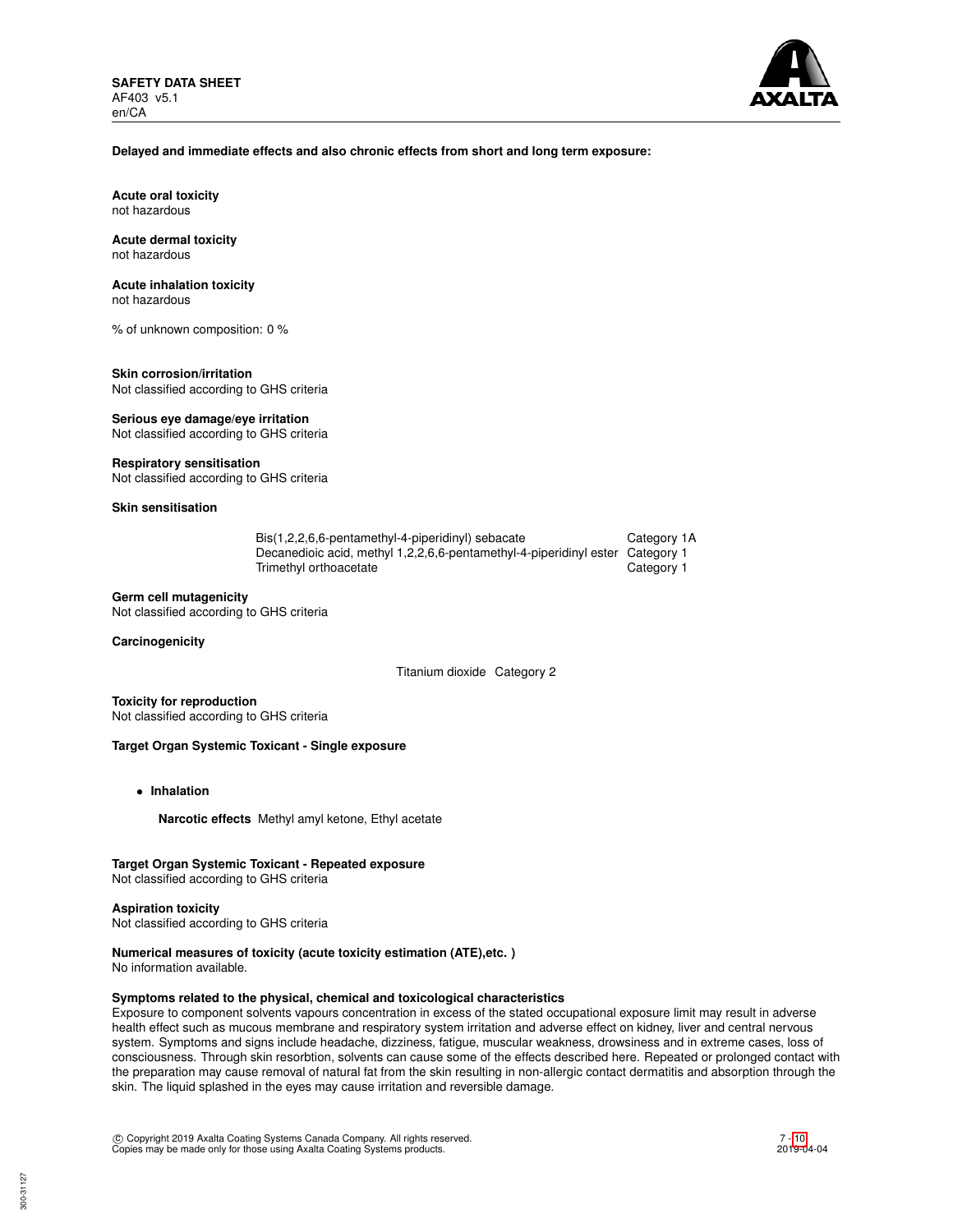

# **12. Ecological information**

There are no data available on the product itself. The product should not be allowed to enter drains or watercourses.

# **13. Disposal considerations**

## **Provincial Waste Classification**

Check appropriate provincial and local waste disposal regulations for proper classifications.

## **Waste Disposal Method**

Do not allow material to contaminate ground water systems. Incinerate or otherwise dispose of waste material in accordance with Federal, State, Provincial, and local requirements. Do not incinerate in closed containers.

## **14. Transport information**

**International transport regulations**

| IMDG (Sea transport)<br>UN number:<br>Proper shipping name:      | 1263<br>PAINT   |
|------------------------------------------------------------------|-----------------|
| Hazard Class:                                                    | 3               |
| Subsidiary Hazard Class:                                         | Not applicable. |
| Packing group:                                                   | н               |
| Marine Pollutant:                                                | no              |
| ICAO/IATA (Air transport)<br>UN number:<br>Proper shipping name: | 1263<br>PAINT   |
| Hazard Class:                                                    | 3               |
| Subsidiary Hazard Class:                                         | Not applicable. |
| Packing group:                                                   | н               |
| TDG<br>UN number:<br>Proper shipping name:                       | 1263<br>PAINT   |
| Hazard Class:                                                    | 3               |
| Subsidiary Hazard Class:                                         | Not applicable. |
| Packing group:                                                   | н               |

#### **Matters needing attention for transportation**

Confirm that there is no breakage, corrosion, or leakage from the container before shipping. Be sure to prevent damage to cargo by loading so as to avoid falling, dropping, or collapse. Ship in appropriate containers with denotation of the content in accordance with the relevant statutes and rules.

# **15. Regulatory information**

## **TSCA Status**

In compliance with TSCA Inventory requirements for commercial purposes.

## **DSL Status**

All components of the mixture are listed on the DSL.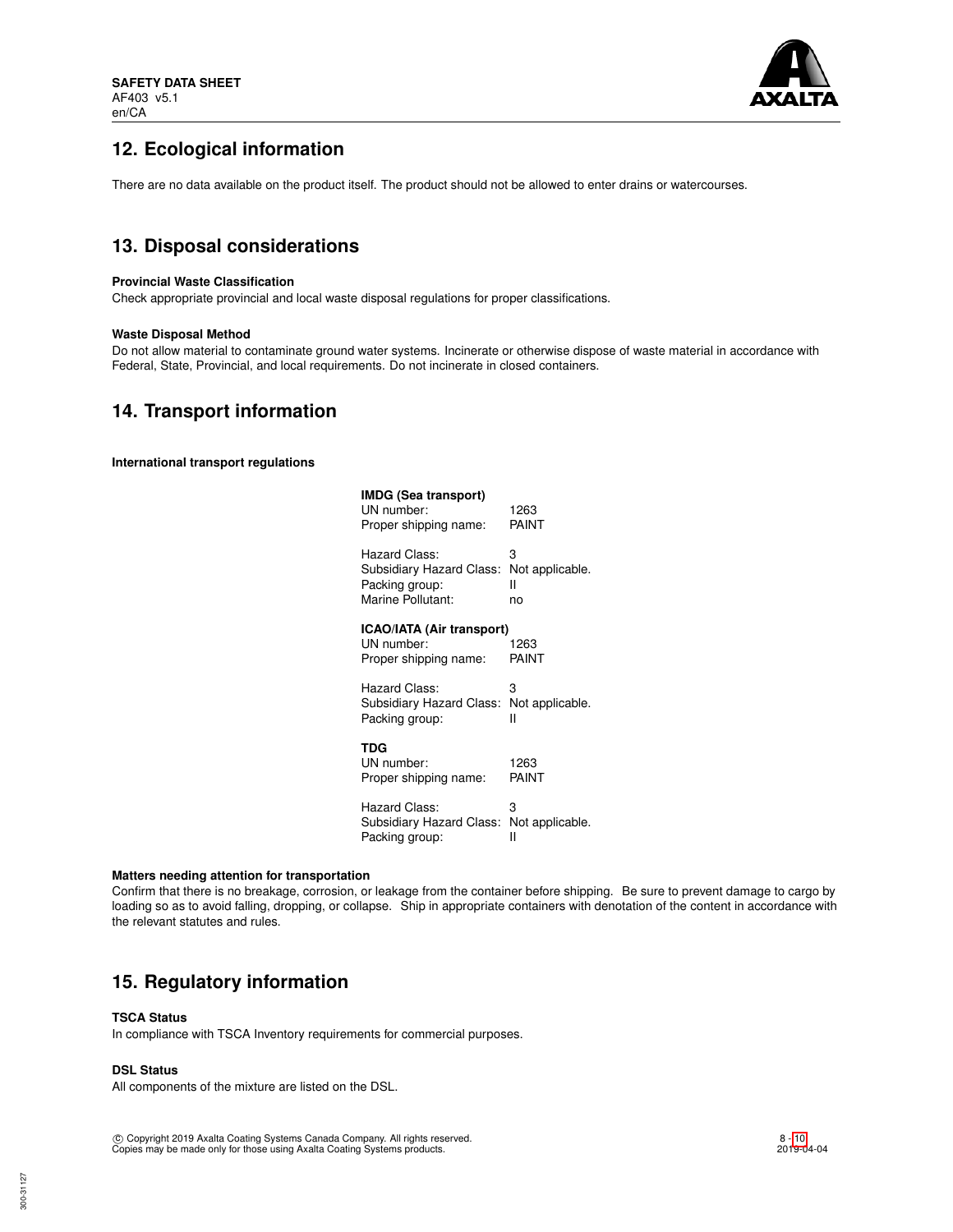

## **Photochemical Reactivity**

Non-photochemically reactive

## **Regulatory information**

|                                             |     |                |           |         |              | CERCLA    | CAA        |
|---------------------------------------------|-----|----------------|-----------|---------|--------------|-----------|------------|
| CAS#<br>Ingredient                          | 302 | <b>TPO</b>     | RQ.       | 311/312 | 313          | RQ(lbs)   | <b>HAP</b> |
| 13463-67-7 Titanium dioxide                 | N   | ΝR             | <b>NR</b> | А       | N            | ΝR        | N          |
| 123-86-4 Butyl acetate                      | N   | <b>NR</b>      | <b>NR</b> | A.C.F   | N            | <b>NR</b> | N          |
| 110-43-0 Methyl amyl ketone                 | N   | <b>NR</b>      | <b>NR</b> | A,C,F   | N            | <b>NR</b> | N          |
| 103-09-3 2-ethylhexyl acetate               | Ν   | <b>NR</b>      | <b>NR</b> | A,F     | N            | <b>NR</b> | N          |
| 67-64-1 Acetone                             | N   | N <sub>R</sub> | <b>NR</b> | A,C,F   | N            | 5.000     | N          |
| 141-78-6<br>Ethyl acetate                   | N   | N <sub>R</sub> | <b>NR</b> | C.F     | N            | <b>NR</b> | N          |
| $Dis(1,2,2,6,6$ -pentamethyl-<br>41556-26-7 | Ν   | <b>NR</b>      | <b>NR</b> | A.F     | N            | <b>NR</b> | N          |
| 4-piperidinyl) sebacate                     |     |                |           |         |              |           |            |
| 82919-37-7 Decanedioic acid, methyl         | N   | N <sub>R</sub> | <b>NR</b> | N       | N            | <b>NR</b> | N          |
| $1,2,2,6,6$ -pentamethyl-4-                 |     |                |           |         |              |           |            |
| piperidinyl ester                           |     |                |           |         |              |           |            |
| Trimethyl orthoacetate                      | N   | ΝR             | <b>NR</b> | NA      | N            | ΝR        | N          |
|                                             |     |                |           |         | <b>EPCRA</b> |           |            |

## **Key:**

| <b>EPCRA</b>                                      | Emergency Planning and Community Right-to-know Act (aka Title III, SARA)                                                                                                                                                                       |                                                                           |  |
|---------------------------------------------------|------------------------------------------------------------------------------------------------------------------------------------------------------------------------------------------------------------------------------------------------|---------------------------------------------------------------------------|--|
| 302                                               | Extremely hazardous substances                                                                                                                                                                                                                 |                                                                           |  |
| $311/312$ Categories $F =$ Fire Hazard            | $R =$ Reactivity Hazard $C =$ Chronic Hazard<br>P = Pressure Related Hazard                                                                                                                                                                    | $A = Acute$ Hazard                                                        |  |
| 313 Information                                   | Section 313 Supplier Notification - The chemicals listed above with<br>a 'Y' in the 313 column are subject to reporting requirements of<br>Section 313 of the Emergency Planning and Community<br>Right-to-Know act of 1986 and of 40 CFR 372. |                                                                           |  |
| CERCLA<br><b>HAP</b><br>TPQ.<br>RQ.<br>NA.<br>NR. | Listed as a Clean Air Act Hazardous Air Pollutant.<br>Threshold Planning Quantity.<br><b>Reportable Quantity</b><br>not available<br>not regulated                                                                                             | Comprehensive Emergency Response, Compensation and Liability Act of 1980. |  |

# **16. Other information**

HMIS rating H: 2 F: 3 R: 0

Glossary of Terms:

- ACGIH | American Conference of Governmental Industrial Hygienists.<br>
IARC | International Agency for Research on Cancer.
- IARC | International Agency for Research on Cancer.<br>
NTP | National Toxicology Program.
- NTP National Toxicology Program.<br>OEL Cocupational Exposure Limit
- Occupational Exposure Limit
- OSHA | Occupational Safety and Health Administration.<br>STEL | Short term exposure limit
- STEL Short term exposure limit<br>TWA Time-weighted average.
- Time-weighted average.
- PNOR | Particles not otherwise regulated.
- PNOC Particles not otherwise classified.

NOTE: The list (above) of glossary terms may be modified.